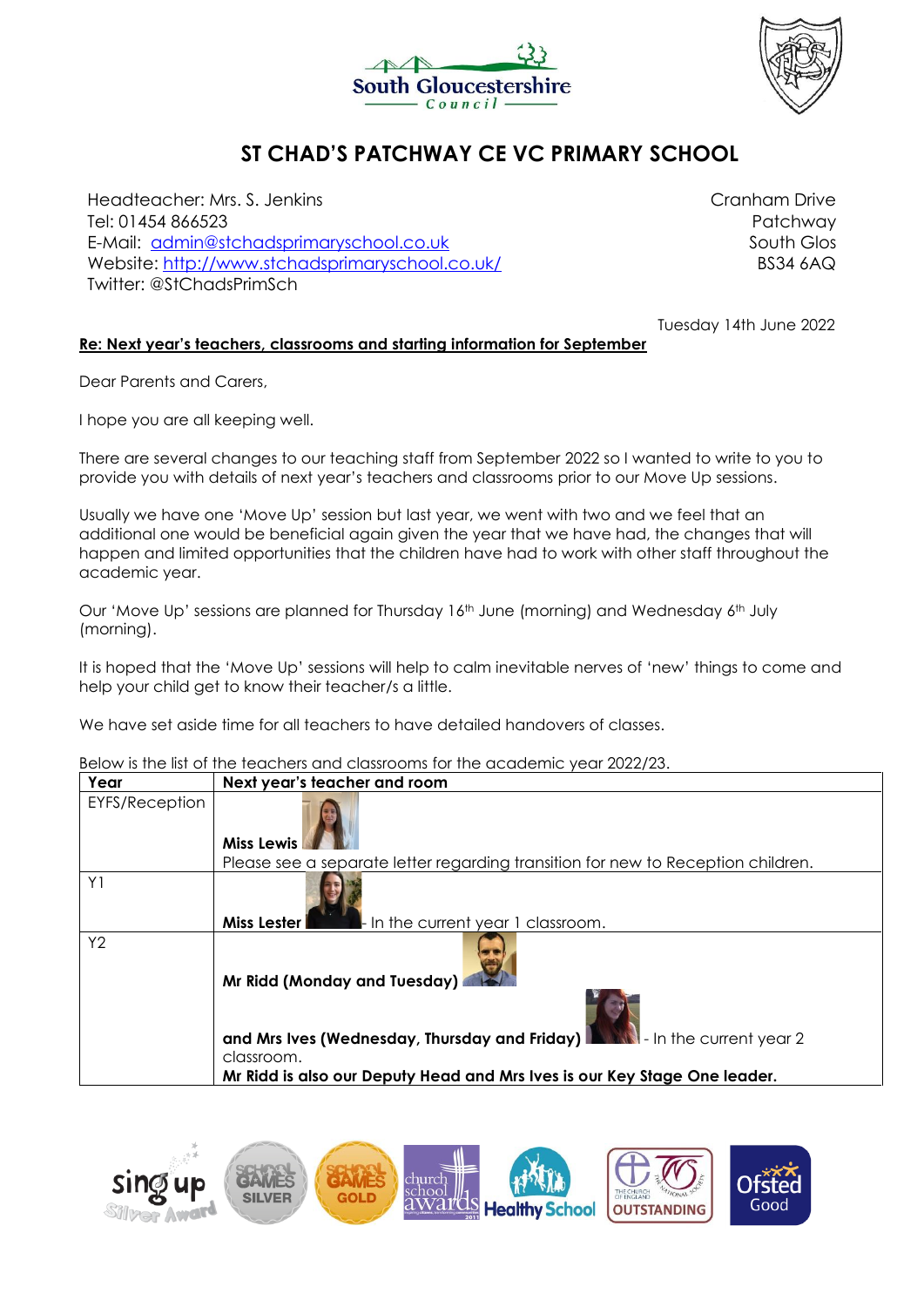



| - In the current Y3 classroom.<br>Mrs Pitt                                                             |
|--------------------------------------------------------------------------------------------------------|
|                                                                                                        |
| Mrs Dobson (Monday, Tuesday and every other Wednesday<br>and                                           |
|                                                                                                        |
| Mrs Harvey (Every other Wednesday, Thursday and Friday) <b>And Alternatives</b> In the current Y4      |
| room.<br>Mrs Harvey is also our SENCO so will be in school all week.                                   |
| Mrs Medway (Monday, Tuesday and every other Wednesday)<br>and                                          |
|                                                                                                        |
| Mrs Oliver (Every other Wednesday, Thursday and Friday)<br>$\blacksquare$ - In the current Y5          |
| room.<br>- In the current Y6 room. Miss Legg is our Key Stage Two Leader.<br>Miss Legg <b>Reserved</b> |
|                                                                                                        |

## **Staff leavers and joiners**

Mrs Pryce will be going on maternity leave at the end of term. I am sure you will all join me in wishing Mr and Mrs Pryce much happiness preparing for their new arrival.

Mrs Ives (our Key Stage One leader) and Mrs Medway will be returning to class following their maternity leave. We look forward to having them back.

Mrs Player has decided to take a break from teaching and spend some valuable time with her daughter so we are saying a sad farewell to her but wish her all the very best and thank her for all of her hard work and the difference she has made to so many children during her time here.

We also say farewell to Miss Topley who will be relocating in the summer and teaching in London from September. We wish Miss Topley all the very best with her career and thank her for all of her hard work over the last year.

We are delighted to welcome Mrs Oliver (Year 5 teacher who will job share with Mrs Medway). Mrs Oliver is an experienced teacher who has previously taught in Gloucester and Cheltenham, having been responsible for leading English, PSHE and Geography in previous roles. We look forward to welcoming her in September but she has already started making contact to come in before the end of term and spend time with the children, including on the Move up mornings.

# **Things to know for the first day back**

We will start back on Monday 5th September 2022, 9am.

The INSET days for 2022-23 are the following:

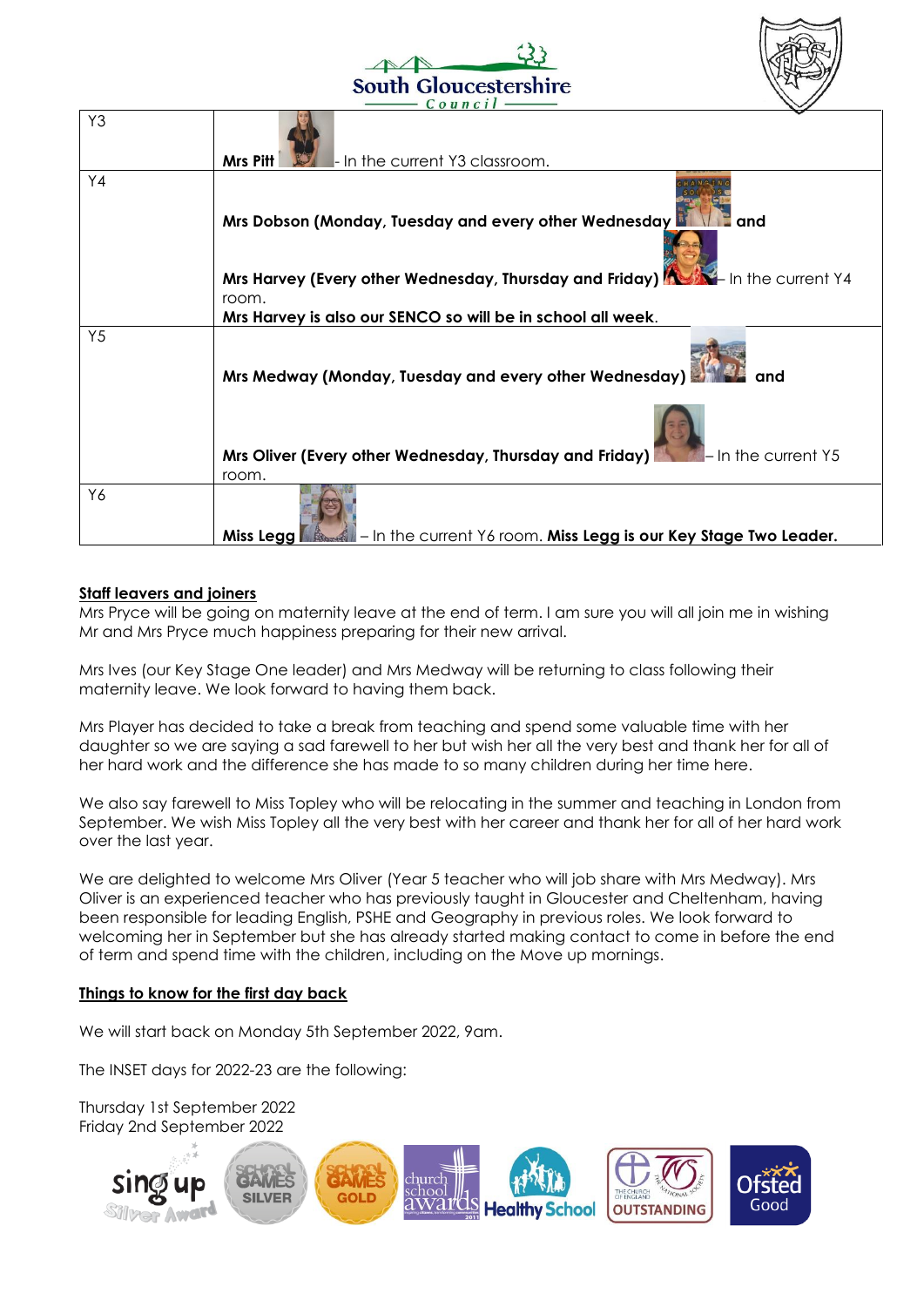



Monday 31st October 2022 Tuesday 3rd January 2023 Friday 21st July 2023

For dates for next academic year, see the term 5 newsletter.

<https://www.stchadsprimaryschool.co.uk/wp-content/uploads/2022/05/Newsletter-term-5-2022.pdf>

## **What would usually happen and we hope will happen this year!**

## **Items**

Please make sure your child has all of the items they might need, such as PE kits on the allocated day, water bottles, etc. Please ensure uniform and water bottles are labelled. PE kits need to be worn to school on the day of PE/Games. Teachers will dojo this information to you before September. St Chad's PE t-shirts can be purchased from Linela and Monkhouse in House Colours. A completely plain t-shirt in the house team colour may be worn if preferred.

[https://www.linelashop.co.uk/product-category/schools-embroidery-for-uniforms/st-chads-primary](https://www.linelashop.co.uk/product-category/schools-embroidery-for-uniforms/st-chads-primary-school/)[school/](https://www.linelashop.co.uk/product-category/schools-embroidery-for-uniforms/st-chads-primary-school/)

<https://www.monkhouse.com/school/st-chad-s-patchway-cofe-primary-school-urn-109179>

#### **Dinners**

Please remember that if your child is moving from year 2 into year 3, they will no longer be eligible for the Universal Free School Meals and you will need to buy any hot meals that you wish to have via Parentpay.

You may wish to enquire if you are eligible for pupil premium, which means that your child could continue to receive school meals in Key Stage 2, plus school will receive further funding to support their academic journey. Please see the link below to apply or contact the school office for further support.

<https://www.stchadsprimaryschool.co.uk/pupil-premium/>

#### **Pick up and drop off**

School staff are on duty from 8.50 with the start of school being at 9.00. Any child on site before this point will not be supervised and children are therefore not allowed on the school premises (unless they are requested to be on site by a member of staff, for example as a morning helper). At 8.50, once a child has said goodbye to their parents, they will go to the playground where they will have a 10 minute playtime, monitored by school staff on duty. At 9.00, all teachers are ready on the playground in their class' 'line up spot' (children will be shown this in the Move Up session and will be supported to remember this in the first few days). Once lined up and ready to start, they will be brought in by their teachers.

**Reception** will be based in the 'Sheds' (Elliott building). Reception children are met at the front green gate by their teacher at the start of the day and at the end of the day will be dismissed to parents / carers from the green gate (closest to the 'Sheds' Elliott building).

By the end of the Reception year, most children come through the green gates on their own, say hello to their teacher and then make their way to the playground.

For **year one** children, as our current reception will soon become, they will be expected to do this: say goodbye at the green gate and make their way to the playground in the morning. We are aware that this is something that will need home input as well as school to ensure they are ready to do this;